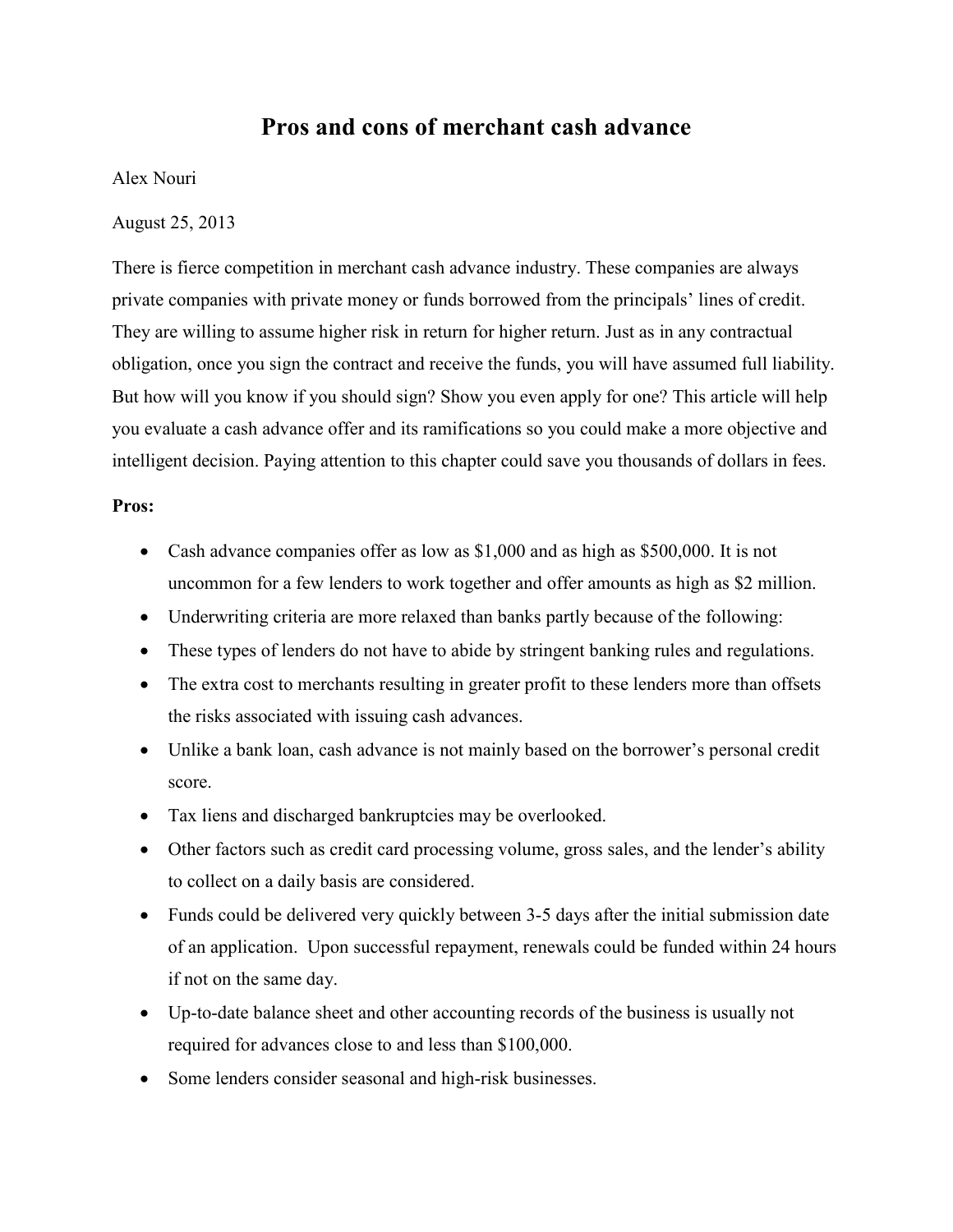- Unlike banks, existing personal and business loan and home mortgage obligations do not translate into an automatic decline for cash advance lenders.
- Payments are made on a daily basis and with a predetermined amount or percentage of the daily gross or credit card transactions volume.
- Cash advance costs far more than a regular bank loan. However, when banks turn down the vast majority of loan applications, it can make the difference between staying in or going out of business for a person in dire need. Operating with financial stress is not healthy and could further create strain on the business and make you lose more sales and opportunities to generate more sales or expand as well as affect your personal health, which may cost money in terms of added health care costs.
- If your plan will result in a good return on investment (ROI), the extra cost may well be justified. Every day costs you money if you don't have funds to grow, invest in inventory and equipment, pay your bills on time to vendors, pay taxes and (potentially) incur tax liens, which will adversely affect your credit score, and more.

## **Cons:**

- Cash advance always has a short-term payback period ranging from one month to 18 months. Typically, most of them have a payback period of less than one year. This can place a strain on the business' ability to climb up and move from red to black. This also means the effective cost on the money obtained increases with a shorter-term cash advance.
- You must account for your daily fluctuations in your cash flow and make sure your bank account will have sufficient funds to make the daily payment.
- The effective cost is always high. Because the term "loan" is not used, cash advance lenders operate within an unregulated industry and a great amount of impunity, which confers disadvantages to its end users, the merchants. They are not allowed to use the term "interest rate" because the product offering is (simply) not called a loan. The common term used on the cost of cash advance is "factor" because they are essentially purchasing your future revenue (account receivable) today instead of offering you a loan, which needs to be amortized on a daily basis. The difference between the borrowed funds and the total amount paid back is the profit, or the "factor amount." The finance discussion aside, which is beyond the scope of this article, as an example, a factor of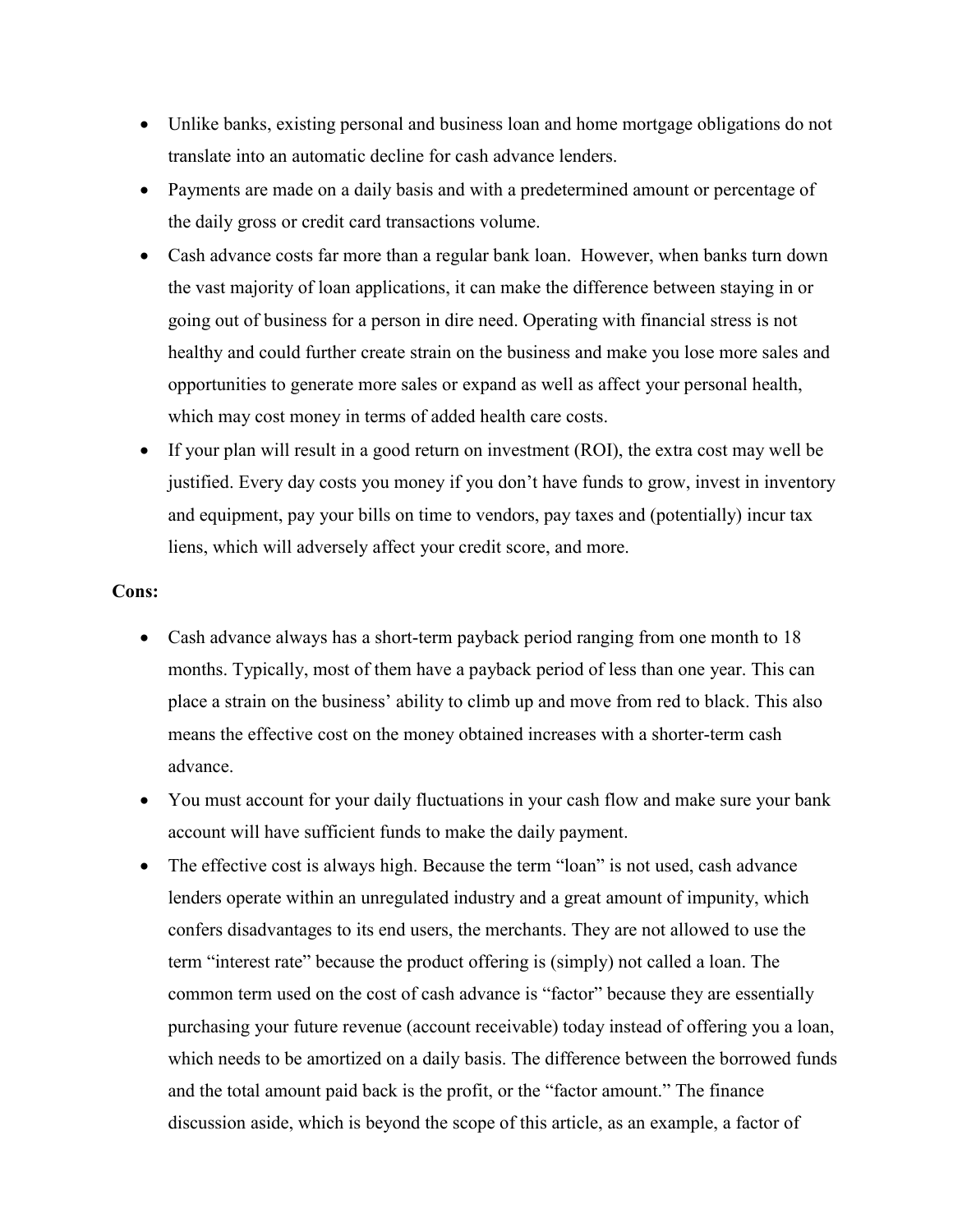1.35, which is very common, means the payback is \$3,500 on a cash advance of \$10,000! If the payback period is for one year, the cost (converting it to interest rate) is presumably 35%. But the cost on the money could skyrocket as the term decreases.

I am going to share with you a highly guarded secret in cash advance industry: the"APR equivalency table." APR stands for "Annual Percentage Rate." This information is available only to the institutional investors and some principals of cash advance companies. Even agents do not have access to this information. I know the information in this table will shock you!

| <b>Term</b> | <b>Factor</b> | <b>Sample</b>  | <b>Sample</b> | Annualized              |
|-------------|---------------|----------------|---------------|-------------------------|
|             |               | <b>Funding</b> | Payback       | <b>Interest Rate or</b> |
|             |               |                |               | <b>APR</b>              |
| 3           | 1.40          | \$10,000.00    | \$14,000.00   | 227.50%                 |
| 6           | 1.38          | \$50,000.00    | \$69,000.00   | 120.59%                 |
| 7           | 1.35          | \$75,000.00    | \$101,250.00  | 97.50%                  |
| 9           | 1.35          | \$100,000.00   | \$135,000.00  | 77.50%                  |
| 12          | 1.30          | \$100,000.00   | \$130,000.00  | 51.42%                  |
| 12          | 1.20          | \$100,000.00   | \$120,000.00  | 35%                     |
| 12          | 1.15          | \$500,000.00   | \$575,000.00  | 26.55%                  |

## **Table 1. Cash Advance APR equivalency**

So, a lower payback period pushes the actual interest rate higher and through the roof!

I am not suggesting that higher cost on the borrowed money makes the cash advance totally unsuitable. On the contrary, because banks have stringent guidelines and are risk averse, availability of cash advance makes it accessible. What matters most is your return from the use of the funds. If it is going to further drag your feet into the financial mud and then into a big hole, you should not do it. But if you are certain your return will be justified despite the high cost, your decision is an easier one to make. I had one merchant who obtained nearly \$300,000 in cash advance over three years and on four rounds. He paid off his back taxes, invested in his business, took a well-deserved vacation with his family, and opened a second business. He doubled his return. So, the cost of nearly 50% was not an issue. He got IRS and State off his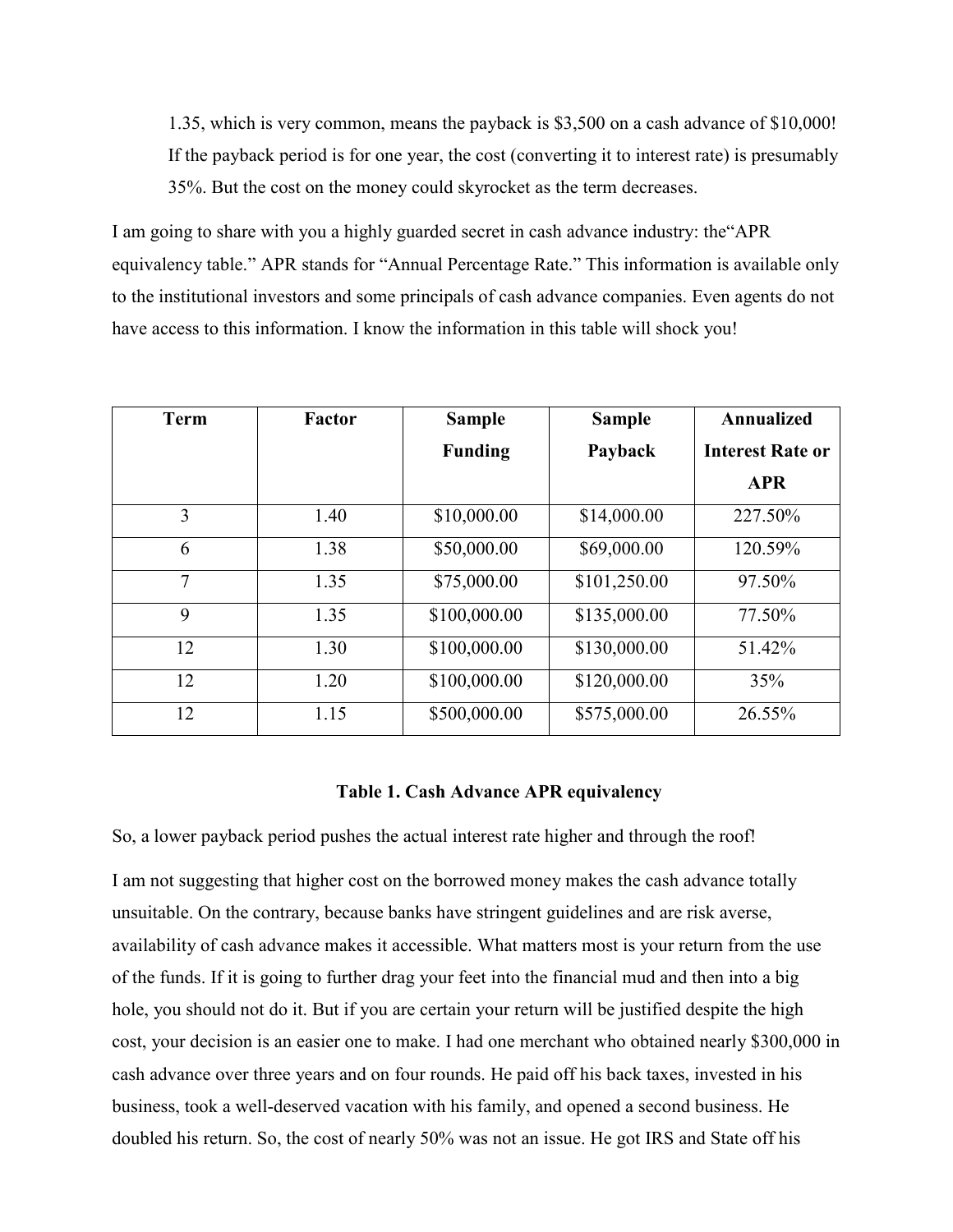back and was able to refinance his house mortgage because the lender did not report it to national credit bureaus.

- Before you sign onto a cash advance agreement, you may need to consult your CPA or CFO after you are properly informed of the following: the amount borrowed, factor, the payback amount, and any other fees, i.e. origination, application fee, processing fee, and other fees.
- The cost on a cash advance may or may not be considered a business expense because cash advance is not a loan. If not, it may not be tax deductible regardless of what you use it for. You must seek an expert advice from a CAP with tax expertise in your state.
- You may have to change your current merchant processor. This is often because of what is called "split-funding", which means a predetermined percentage or dollar amount is deducted daily from your gross transaction processing volume before the funds are deposited into your bank account. This may or may not cause issues. Be diligent in evaluating the new processor and ask the tough and relevant questions from your sales representative. Make sure you do NOT sign into a new long-term contract with the new credit card processor just because you need the funds. If you do, follow the road map laid out in this book.
- Insist on an ACH-only advance, which means the cash advance lender will debit or ACH the daily predetermined amount from your bank account directly. This method does not require a processor switch.

I would like to offer the following advice:

1. Ask if the lender offers loans instead of cash advances. A handful of lenders do offer loans too nowadays. However, ask for documentation that it is indeed a loan. I know of only three cash advance lenders in the U.S., of nearly all of them, that actually offer loans. A few claim they offer loan products, but they are not being truthful.

2. Ask for a longer-term cash advance or loan because it will lower your overall cost.

3. Ask for a lower daily deduction amount or percentage. You will be in the safe zone if you hover around 10% and below. The farther north from it, the less your cash flow, which may strain your resources. Do NOT accept an offer of 15% and higher.